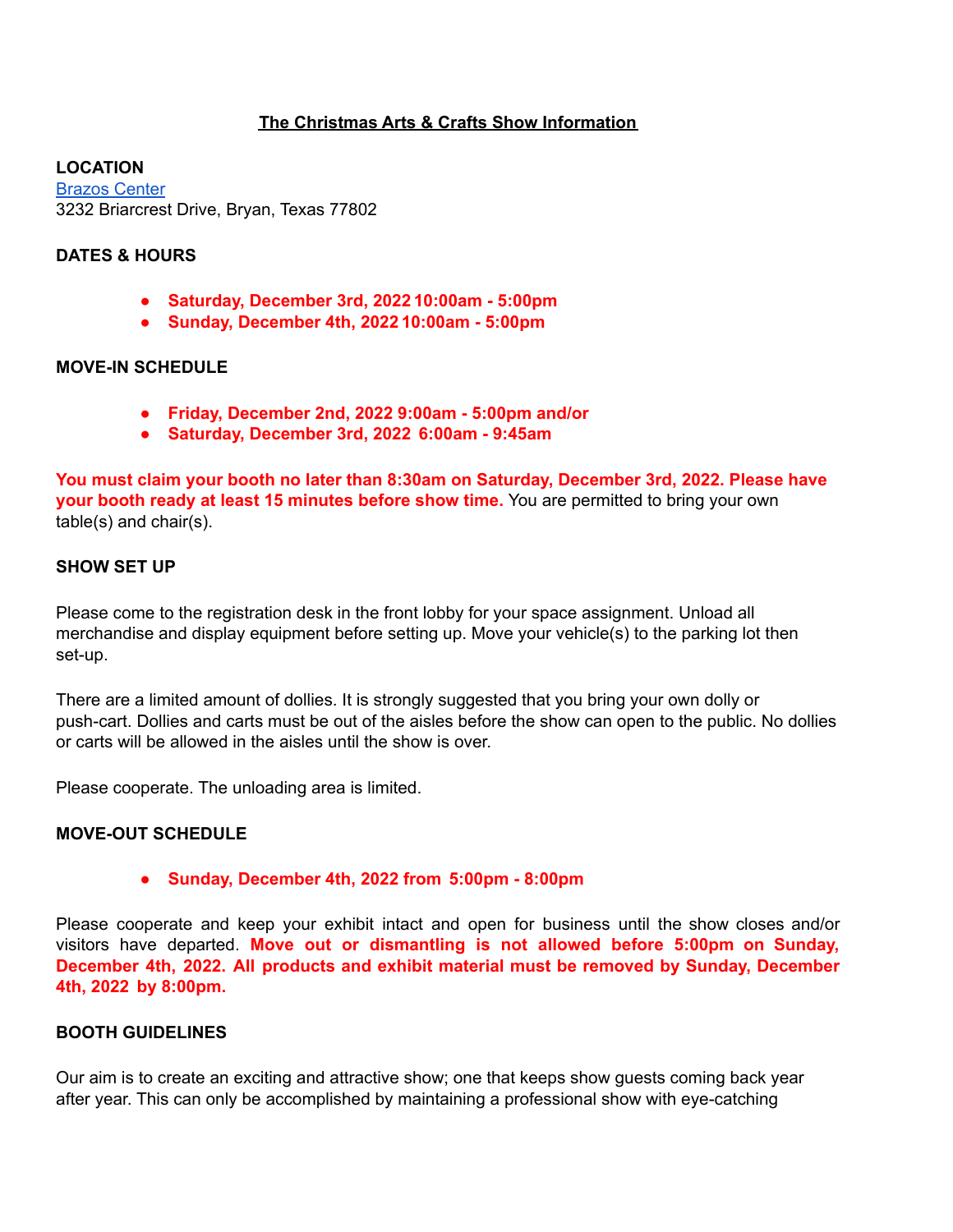exhibits and quality features.

- **●** Tables used in exhibits must be draped to the floor and look professional.
- **●** All boxes, wires, storage materials, etc. must be kept out of sight.
- Creatively display products. Use visuals to showcase your products.
- Stand, smile, and be inviting.

Our agreement does not permit you to give, sell, lend, share or otherwise sublet your space to someone else. You may share a booth (at no extra charge) if both you and your associate have read and signed the contract upon initial submission. Items that may be sold include arts, crafts, selected imports and limited and select commercial products. All items sold must be approved. Do not assume you have a booth in the show until you receive a confirmation.

# **EXHIBITOR PARKING**

Please park in the rear of the parking lot. This policy is in place so **YOUR** customers will have ample parking.

## **EXHIBITOR BADGES**

Pick up badges at the registration desk when you arrive to set-up.

## **EXHIBIT STAFFING**

Every exhibitor is responsible for having their display staffed at all times.

## **AISLE SPACE**

Aisle space may not be used for exhibit purposes or for solicitation of business.

## **SIGNAGE**

Hanging signs are permitted in your space only.

### **ELECTRICITY, CHAIRS & TABLES**

Electricity (one outlet) is \$20. Exhibitor must bring extension cord. Chairs are \$3 each and tables are \$5 each.

## **CLEANING**

Exhibitors will be responsible for keeping their booth clean. Booth areas must be cleaned and cleared before departure. Please remove the tape from the floor that marked off your booth area.